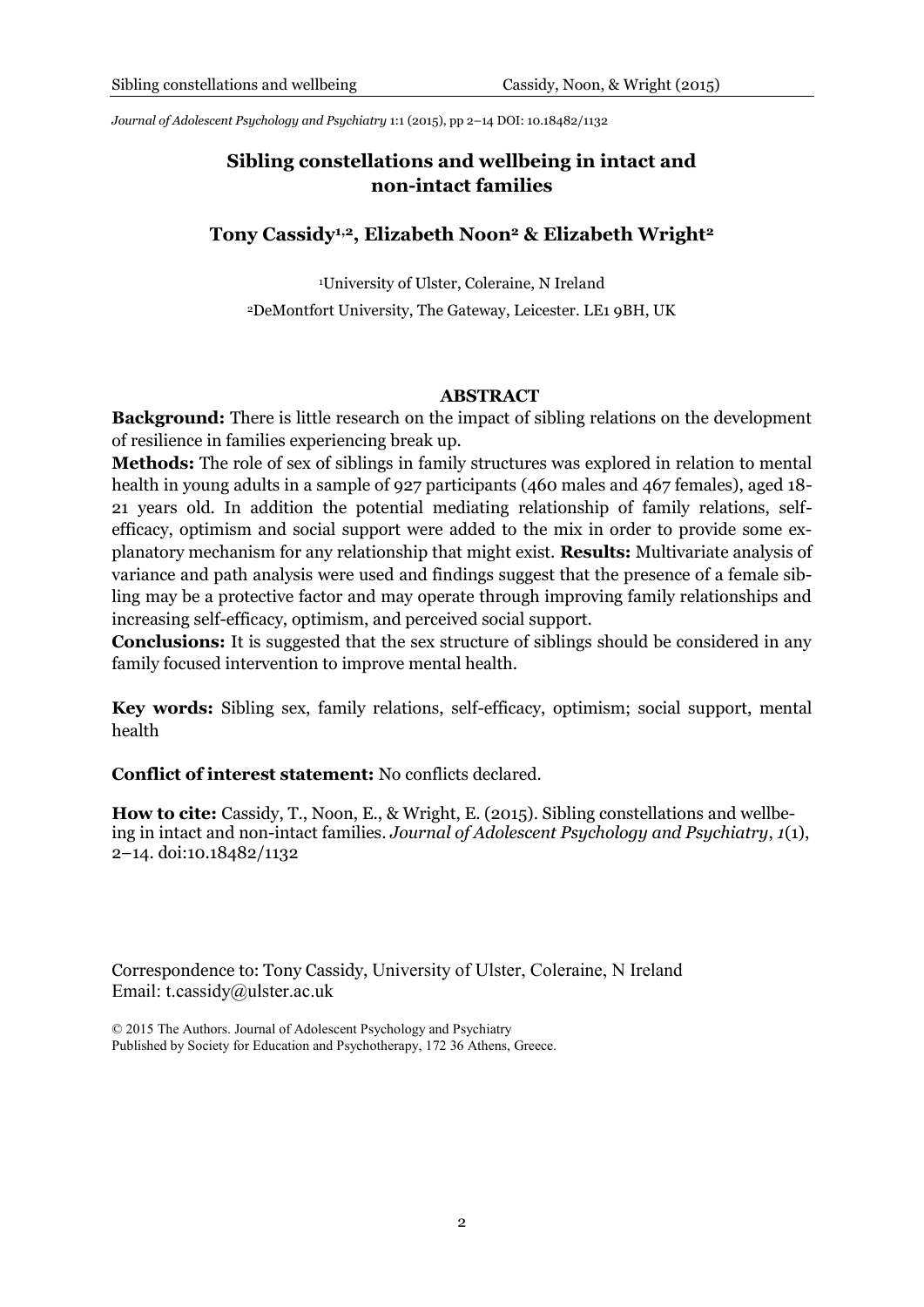#### **INTRODUCTION**

A major limitation of the literature on single parent families is the focus on the negative impact on children's psychosocial and emotional development (Shek, 2007; Videon, 2002). The current development of a positive paradigm in psychology enables researchers to counteract the traditional deficit model with a more resource based approach (Cassidy, 2011; Cassidy, Giles, & McLaughlin, 2013). Indeed some young adults who experienced parental divorce during childhood and adolescence do continue to have poorer outcomes than young adults in continuously intact two parent families (Shek & Leung, 2013). However only a small percentage of children suffer negative effects of marriage break up (Hetherington & Kelly, 2002), and the negative impact of the absence of father on their offspring's attainment seems to disappear when other factors, such as socioeconomic status of the family following break up, are taken into account (Biblarz & Raftery, 1999). Similarly the impact of non-intact family on psychosocial and emotional development and health generally is subject to a range of factors including parenting style (Shek, 2007, Shek & Leung, 2013). One of the best predictors of well-being in children in both intact and non-intact families is the quality of parenting (Dunn, 2005; Mooney, Oliver & Smith, 2009). Simply knowing a child's living arrangements tells us little about the family environment in which they reside and comparing outcomes of children in intact and single-parent homes neglects the complexities of family life (Videon, 2002). It has been argued that the parental conflict associated with divorce rather than divorce per se may cause children to be worse off (Poortman & Voorpostel, 2009). Indeed when marital conflict is intense, separation removes children from this high conflict environment, improving their well-being (Morrison & Coiro, 1999). In fact in Biblarz and Raftery's (1999) review there is evidence that in many cases children can benefit from being raised in a single-sex maternal family rather than any other combination.

What seems consistently clear from these studies is that the negative impact of family break up is related more to the negative relations than the break up per se (Shek, 2007, Shek & Leung, 2013), and any positive effect following break up is due to a restoration of positive relations within the new unit (Biblarz & Raftery,1999).

Research on familial environments after marital dissolution tends to focus on parent child interaction and often ignores the importance of inter-sibling relationships. Sibling relationships are important in the positive development of adolescents and adults (Voorpostel, Van der Lippe, Dykstra, & Flap, 2007) as well as in the development of problems (Defoe, Keijsers, Hawk, Branje, Dubas, et al, 2013). One aspect of sibling relationships is the sex of siblings. There is evidence that males are associated with more conflict and lower levels of cohesion in sibling relations (Weiss, Schitaffino & Ilowite, 2001). Similarly, there is some evidence that families with female siblings tend to be related to more expressive family environments and that this may, in turn, impact on coping and health (Cassidy, Wright & Noon, 2014). It is well recognised that the combination of high levels of conflict and less cohesive family emotional environments are associated with more negativity in sibling relationships (Milevsky, 2004). Emotion expression is an important feature of healthy child development and has been shown to be gender related with girls exhibiting more open expression and more healthy emotion processing (Chaplin, & Aldao, 2013). It would seem reasonable then to hypothesise that girl siblings might provide a protective family environment following break up through the generation of more open emotional expression. In their review Feinberg, Solmeyer and McHale (2012) identify the importance of sibling relationships as a target for preventive intervention in relation to adolescent mental health.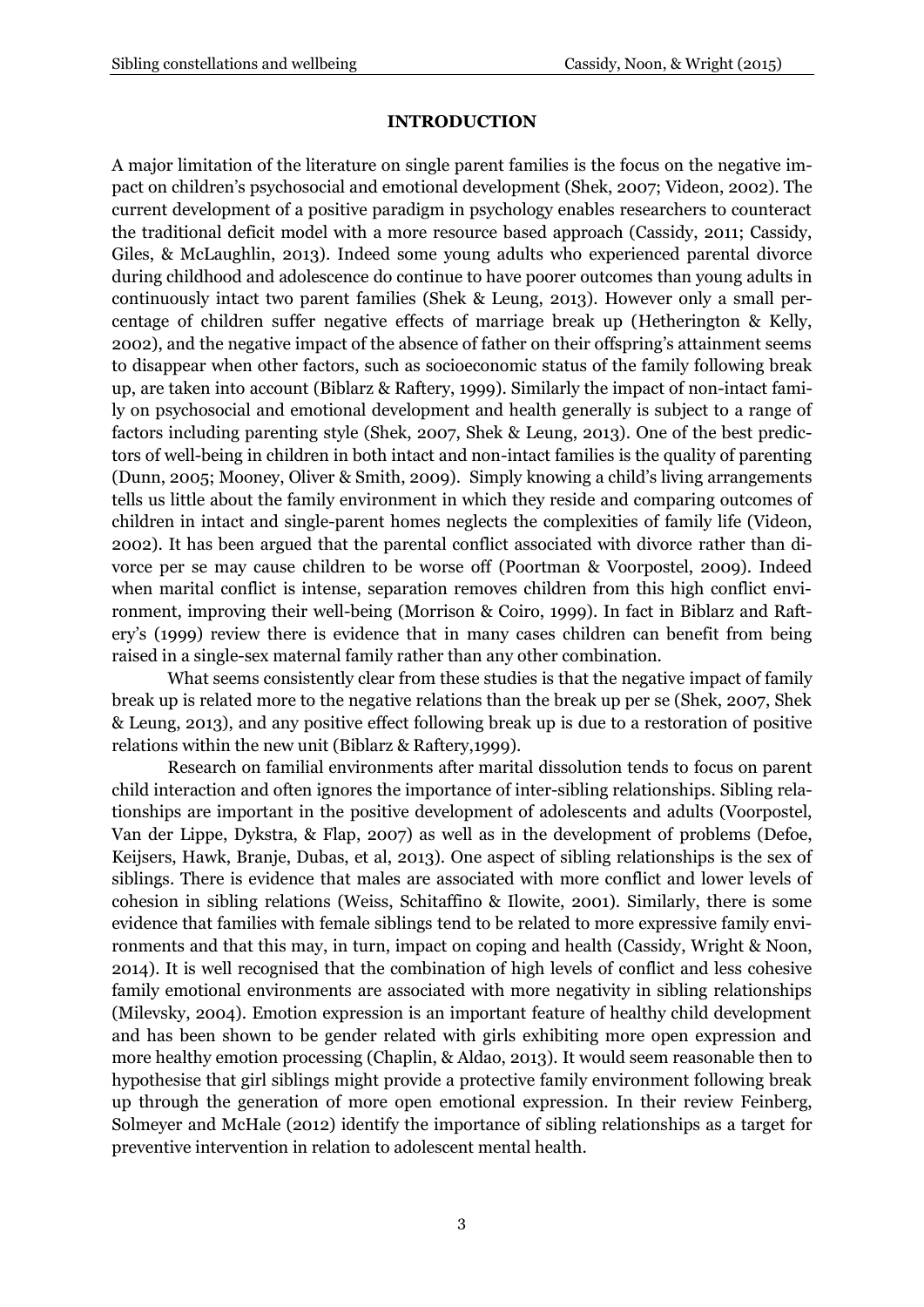Research has shown that positive mental health is underpinned by a range of protective factors including perceived social support, self-efficacy and optimism, which have beenwidely established in the literature (Cassidy, 2011; Cassidy, Giles, & McLaughlin, 2013). The positive role of social support in mediating and moderating the impact of life stress on health outcomes has been universally established (Taylor, 2011). Positive perceptions of support correlate with positive mental health and factors that promote social support will also promote positive mental health. Optimism and self-efficacy have been identified as two of the key elements of Psychological Capital (Luthans, Youssef, & Avolio, 2007). They have been identified as protective factors against life stress and key to the promotion of positive health and wellbeing (Newman, Ucbasaran, Zhu, & Hirst, 2014). The combined effects of social support, self-efficacy and optimism have also been demonstrated in the development of positive health and well-being (Karademas, 2006).

The aim of the current study was to explore the role of sex of siblings in relation to positive mental health, and some of the key variables (family relations, self-efficacy, optimism, social support) through which any potential effects might be mediated.

#### **METHODS**

## **Design**

This study used a survey design with questionnaire data collection methods, to explore the effect of the sex structure of siblings in intact and non-intact families, on family relations, social support, self-efficacy, optimism, and psychological health.

#### **Participants**

The final sample consisted of 927 participants (460 males and 467 females), aged 18-21 years old, selected from random groups of social science and humanities undergraduate students. Quota sampling was used to try to access approximately equal numbers of males and females and intact (n=506) versus non-intact (n=421) home backgrounds. In the sample 212 were singletons, 217 had at least one brother and one sister, 238 had at least one brother and no sister, and 260 had at least one sister and no brother. When sibling constellation was broken down by sex there were 101 female singletons, 111 male singletons, 116 females who had at least one brother and one sister, 101 males who had at least one brother and one sister, 123 females who had at least one brother and no sister, 115 males who had at least one brother and no sister, 146 females who had at least one sister and no brother and 114 males who had at least one sister and no brother. No one had more than 2 brothers or 2 sisters thus the sibling size ranged from 1 to 5 in any constellation.

## **Materials**

Demographic information was gathered from participants including age, gender, parents occupation (as a measure of socioeconomic status (SES)), and whether their childhood home was intact or if parents had split up. In addition participants were assessed on the following measures:

Positive and negative mental health were measured using the General Health Questionnaire (*GHQ-12:* Goldberg, 1972, 1978) which is comprised of 12 questions, each of which is rated on a four-point scale. At the time of completing the GHQ-12 the participants were asked to consider how they had been feeling over the past month. To provide an example, headed with the words 'In the last month have you' the participants would answer questions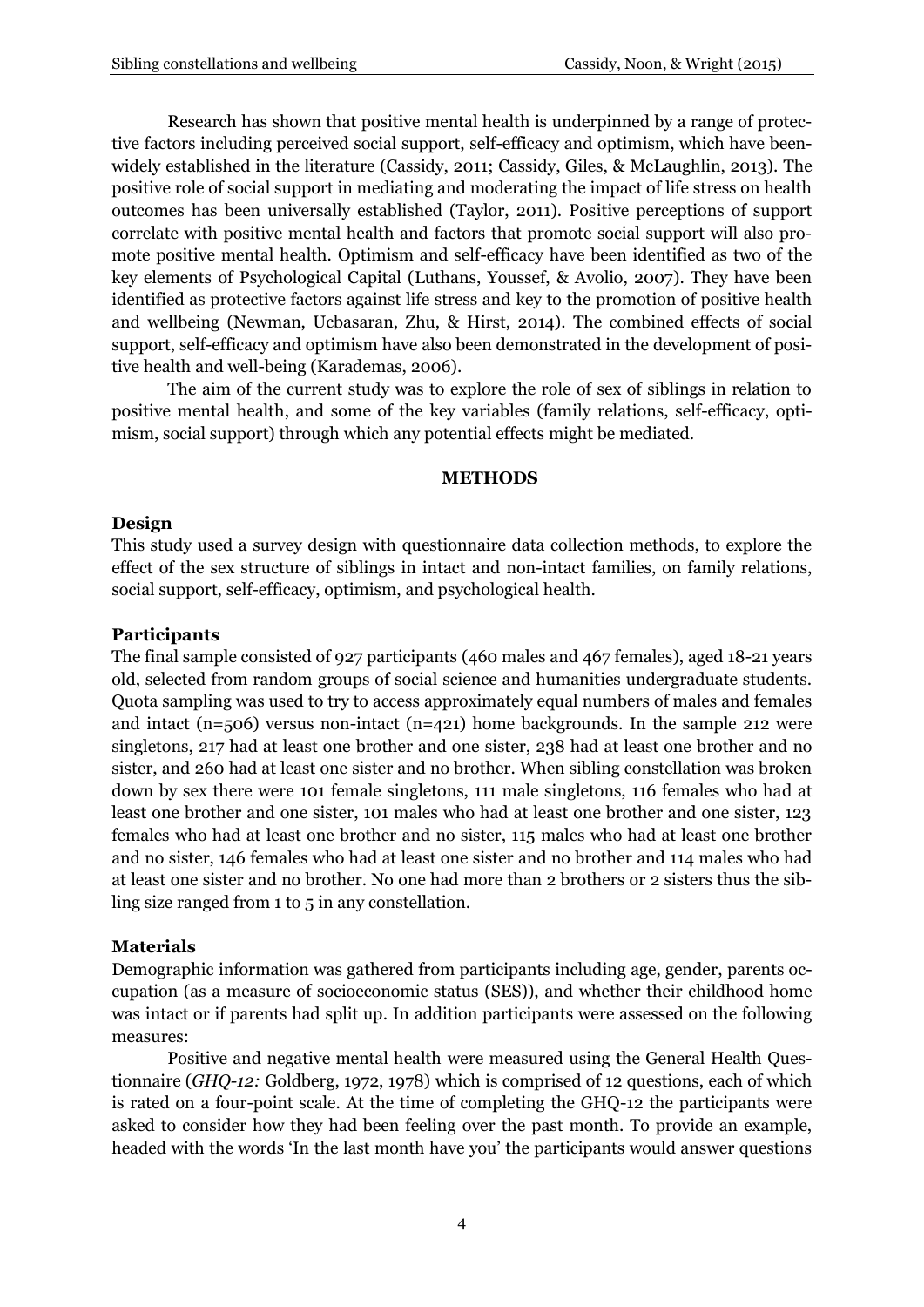such as 'Been able to concentrate on what you are doing?' by indicating one of the following '*better than usual', 'same as usual', 'less than usual'* or *'much less than usual'*. In terms of scoring the GHQ-12, there are two methods. Likert scoring assigns a score (0-1-2-3) in response to each of the 12 questions, which makes for a maximum total score of thirty-six. More recently attention has focused on whether it can be used to measure positive mental health as an independent dimension (Hu, Stewart-Brown, Twigg & Weich, 2007). As in the Hu et al (2007) study, we found in our current data set that a two factor solution was produced with the 6 positive items loading on one dimension ( $α = 0.83$ ) while the 6 negative items loaded on a separate one ( $\alpha$  = 0.81). The factors were used to measure separate dimensions of positive and negative mental health in the current study. An example of a positive item is, *'Been able to enjoy your normal day to day activities'* and an example of a negative item is, *'Feeling unhappy and depressed'*.

Self-efficacy was measured using the Generalized Self-Efficacy Scale (GSES) *(*Schwarzer, 1992) which is a 10 item measure of the self-efficacy concept. It reflects an optimistic self-belief in various domains of human functioning. Each item refers to successful coping and implies an internal-stable attribution of success. Cronbach Alpha in this study was .88.

Optimism / Pessimism was measured using the Life Orientation Test–Revised (LOT-R; Scheier, Carver, & Bridges, 1994) which is a 10-item scale, with 4 filler items and 6 scale items. LOT-R Total scores are calculated by summing the three positively worded and three negatively worded items (these are reverse coded). Respondents are asked to indicate their level of agreement with each of the items on a 4-point scale, ranging from *strongly agree* to *strongly disagree*. This gives a possible score range of 6 to 24, with higher scores indicating more optimism. Scheier, Carver, and Bridges report an internal reliability coefficient of .78 for an undergraduate sample.

Social Support was measured using The Social Support Scale (Cassidy & Burnside, 1996)*.* This is a 12-item measure of perceived social support. A higher score indicates more support. The scale has a Cronbach Alpha of 0.89 in this study.

Family environment was measured using the Family Environment Scale (Moos & Moos, 1986). This is a 90 item scale which measures 10 first order factors of family environment, *cohesion, expressiveness, conflict, independence, achievement orientation, intellectual-cultural orientation, active-recreational orientation, moral-religious orientation, organisation* and *control.* The scales are scored so that a higher score indicates more experience of the specific factor within the family and Cronbach Alphas for scales ranged from .79 to .91.

## **Procedure**

Participants were selected from groups of social science and humanities undergraduate students using quota sampling based on an age range of 18-21, equal numbers of males and females, and equal numbers from intact versus non-intact home backgrounds. All participants were assured of anonymity and that participation was voluntary.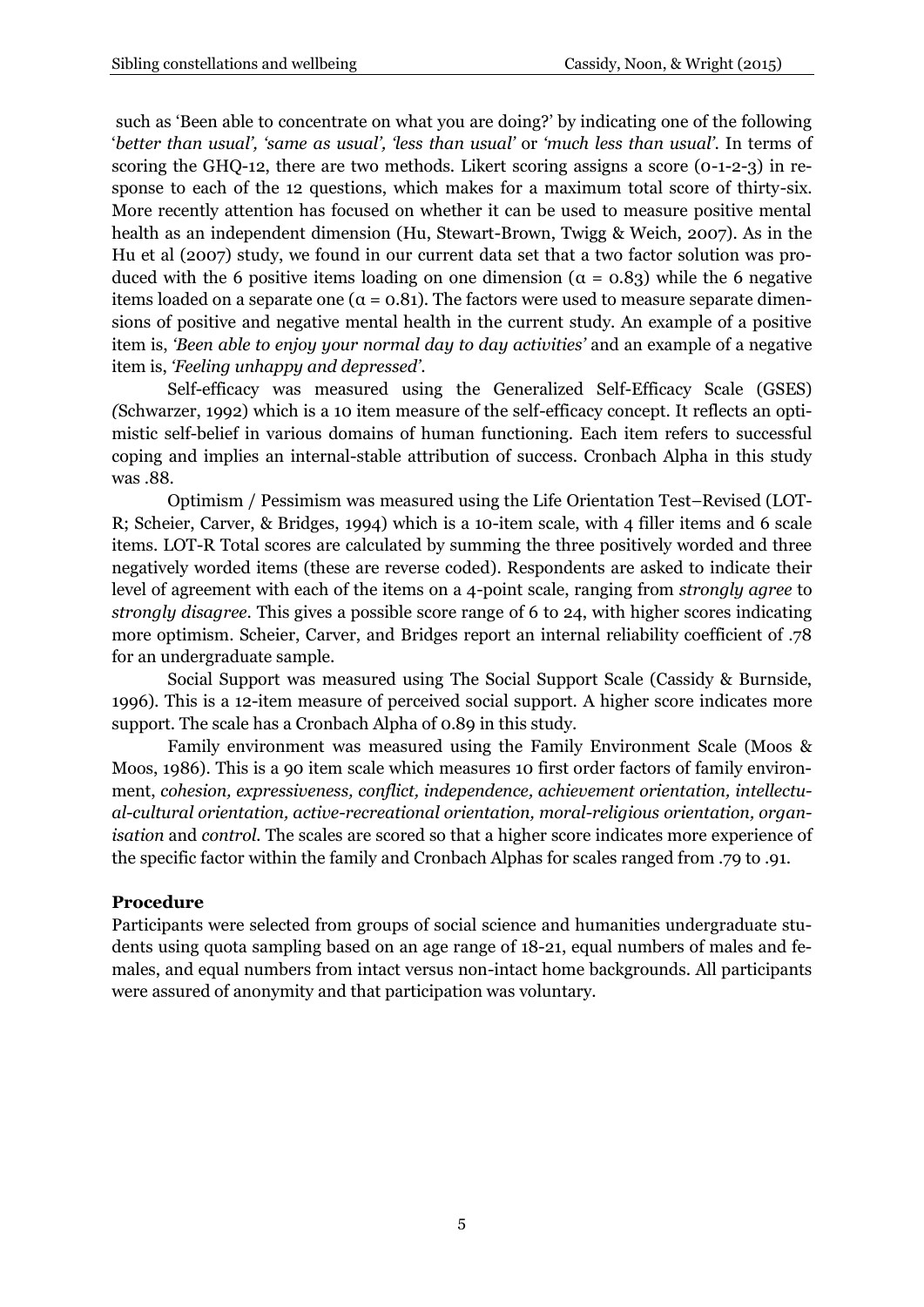#### **RESULTS**

The primary purpose of the current study was to test the hypothesised relationship between the gendered structure of siblings in intact and non-intact families, in terms of cohesion, conflict, expressiveness, social support, self-efficacy, optimism, and psychological health. Previous research showed an interaction between gender and sibling structure, therefore in order to explore this, a gender by sibling structure variable was computed. This gender by sibling structure variable had 8 levels, boy with no sibling, girl with no sibling, boy with brother (s) only, girl with brother (s) only, boy with sister (s) only, girl with sister (s) only, boy with both brother (s) and sister (s), and girl with both brother (s) and sister (s). The first stage of analysis used a two by eight multivariate analysis of variance (Manova) with intact versus non-intact homes (2 levels), and gender by sibling structure (8 levels) as independent variables and positive and negative mental health, family environment dimensions, selfefficacy, optimism, and social support as the dependant variables. The means and standard deviations for this analysis are shown in Table 1. The scores for conflict are reversed so that a higher score means less conflict.

|                    |     | Cohesion                                                                                      |                                              | Conflict           |                                                                                                          | Expressiveness |                                                                                                            | Self-<br>efficacy                         |                                      | Support                    |                              | Optimism                   |                                                      | Negative<br>Mental<br>Health |                                              | Positive<br>Mental<br>Health |                              |
|--------------------|-----|-----------------------------------------------------------------------------------------------|----------------------------------------------|--------------------|----------------------------------------------------------------------------------------------------------|----------------|------------------------------------------------------------------------------------------------------------|-------------------------------------------|--------------------------------------|----------------------------|------------------------------|----------------------------|------------------------------------------------------|------------------------------|----------------------------------------------|------------------------------|------------------------------|
|                    | N   | Mean SD                                                                                       |                                              | Mean               | <b>SD</b>                                                                                                | Mean           | <b>SD</b>                                                                                                  | Mean SD                                   |                                      | Mean SD                    |                              | Mean SD                    |                                                      | Mean SD                      |                                              | Mean SD                      |                              |
| not                | 47  | 3.36                                                                                          | .85                                          | 2.23               | .43                                                                                                      | 3.34           | .89                                                                                                        | 2.77                                      | 1.18                                 | 3.85                       | .55                          | 3.94                       | .67                                                  | 3.45                         | .88                                          | 2.96                         | .20                          |
| female broken      |     |                                                                                               |                                              |                    |                                                                                                          |                |                                                                                                            |                                           |                                      |                            |                              |                            |                                                      |                              |                                              |                              |                              |
| broken 54<br>Total | 101 | 2.52<br>2.91                                                                                  | .50<br>.80                                   | 2.83               | .75<br>.69                                                                                               | 2.19           | .62                                                                                                        | 2.13                                      | .67                                  | 2.09                       | .52                          | 2.09                       | .52                                                  | 3.61                         | .63                                          | 2.31<br>2.61                 | .47                          |
| not                | 71  | 3.34                                                                                          | 1.34                                         | 2.55<br>3.28       | .89                                                                                                      | 2.72<br>3.61   | .95<br>1.13                                                                                                | 2.43<br>3.28                              | .99<br>1.30                          | 2.91<br>3.73               | 1.03<br>.68                  | 2.95<br>3.56               | 1.09<br>.92                                          | 3.53<br>3.11                 | .76                                          | 2.73                         | .49<br>.81                   |
| broken             |     |                                                                                               |                                              |                    |                                                                                                          |                |                                                                                                            |                                           |                                      |                            |                              |                            |                                                      |                              | .95                                          |                              |                              |
|                    |     |                                                                                               |                                              |                    |                                                                                                          |                |                                                                                                            |                                           |                                      |                            |                              |                            |                                                      |                              |                                              |                              | .38                          |
| Total              |     |                                                                                               |                                              |                    |                                                                                                          |                |                                                                                                            |                                           |                                      |                            |                              |                            |                                                      |                              |                                              |                              | .74                          |
|                    |     |                                                                                               |                                              |                    |                                                                                                          |                |                                                                                                            |                                           |                                      |                            |                              |                            |                                                      |                              |                                              |                              | .69                          |
| broken             |     |                                                                                               |                                              |                    |                                                                                                          |                |                                                                                                            |                                           |                                      |                            |                              |                            |                                                      |                              |                                              |                              |                              |
|                    |     | 4.04                                                                                          | 1.29                                         | 2.98               | .99                                                                                                      | 4.20           | 1.32                                                                                                       | 3.55                                      | 1.53                                 | 3.36                       | 1.76                         | 3.08                       | 1.23                                                 | 2.00                         | .67                                          | 2.99                         | 1.46                         |
| Total              | 146 |                                                                                               | 1.18                                         | 3.03               |                                                                                                          |                | 1.14                                                                                                       | 3.69                                      | 1.40                                 | 3.79                       | 1.52                         | 3.49                       | 1.18                                                 | 1.99                         | .55                                          | 3.23                         | 1.23                         |
| not<br>broken      | 67  | 4.22                                                                                          | .85                                          | 2.96               | 1.26                                                                                                     | 4.16           | 1.18                                                                                                       | 4.21                                      | 1.11                                 | 4.04                       | .79                          | 4.27                       | .98                                                  | 1.78                         | .57                                          | 3.85                         | .89                          |
|                    |     | 4.00                                                                                          | 1.23                                         | 3.85               | 1.53                                                                                                     | 4.15           | .93                                                                                                        | 3.53                                      | 1.36                                 | 3.53                       | 1.33                         |                            | .92                                                  | 1.81                         | .65                                          | 3.96                         | .83                          |
| Total              | 114 | 4.13                                                                                          | 1.03                                         | 3.32               | 1.44                                                                                                     |                | 1.08                                                                                                       | 3.93                                      | 1.26                                 | 3.83                       | 1.07                         | 4.13                       | .96                                                  | 1.79                         | .60                                          | 3.89                         | .87                          |
| not<br>broken      | 61  | 2.62                                                                                          | .88                                          | 3.07               |                                                                                                          |                | 1.01                                                                                                       | 1.62                                      | .95                                  | 2.52                       | .59                          | 3.87                       | .85                                                  | 3.25                         | .59                                          | 2.19                         | .40                          |
|                    |     | 1.84                                                                                          | 1.10                                         | 2.82               |                                                                                                          |                |                                                                                                            |                                           | .92                                  | 1.74                       | .94                          |                            | 1.27                                                 |                              | .85                                          | 1.69                         | .76                          |
| Total              | 123 | 2.23                                                                                          | 1.07                                         | 2.94               | 1.51                                                                                                     | 1.93           | 1.03                                                                                                       | 1.59                                      | .93                                  | 2.13                       | .88                          | 2.91                       | 1.44                                                 | 3.73                         | .88                                          | 1.94                         | .66                          |
| not<br>broken      | 77  | 2.53                                                                                          |                                              |                    | .84                                                                                                      | 1.73           | .91                                                                                                        | 1.79                                      | .98                                  | 2.97                       | 1.06                         | 3.51                       | 1.03                                                 | 3.48                         | 1.03                                         | 2.64                         | .67                          |
|                    |     |                                                                                               |                                              |                    |                                                                                                          |                |                                                                                                            | 2.68                                      | 1.04                                 | 2.68                       | .66                          |                            | .72                                                  |                              | .56                                          | 2.63                         | .67                          |
| Total              | 115 | 2.20                                                                                          | 1.13                                         | 2.58               | 1.18                                                                                                     | 1.73           | 1.05                                                                                                       | 2.09                                      | 1.08                                 | 2.88                       | .96                          | 3.25                       | 1.01                                                 | 3.49                         | .90                                          | 2.63                         | .67                          |
| not<br>broken      | 60  | 3.03                                                                                          |                                              |                    |                                                                                                          | 2.07           | 1.09                                                                                                       | 1.58                                      | .62                                  | 3.05                       | .91                          | 3.47                       | .93                                                  | 2.30                         | .46                                          | 3.25                         | .65                          |
|                    |     | 2.36                                                                                          | .96                                          | 1.13               | .43                                                                                                      | 4.48           | 1.21                                                                                                       | 1.59                                      | .49                                  | 1.82                       | .74                          | 2.11                       | 1.04                                                 | 2.54                         | .76                                          | 3.50                         | .66                          |
| Total              | 116 | 2.71                                                                                          |                                              |                    | 1.16                                                                                                     | 3.23           | 1.66                                                                                                       | 1.59                                      | .56                                  | 2.46                       | 1.03                         | 2.81                       | 1.19                                                 | 2.41                         | .63                                          | 3.37                         | .67                          |
| not<br>broken      | 62  | 3.42                                                                                          |                                              |                    | 1.63                                                                                                     | 3.15           | 1.30                                                                                                       | 2.82                                      | .98                                  | 3.08                       | .93                          | 3.48                       | .82                                                  | 2.35                         | .58                                          | 3.10                         | .78                          |
| broken             |     |                                                                                               |                                              |                    |                                                                                                          |                |                                                                                                            |                                           |                                      |                            |                              |                            |                                                      |                              |                                              |                              | .51                          |
| Total              | 101 | 3.51                                                                                          | 1.19                                         | 2.66               | 1.63                                                                                                     | 3.32           | 1.26                                                                                                       | 2.88                                      | .97                                  | 3.07                       | .94                          | 3.45                       | .78                                                  | 2.43                         | .57                                          | 3.06                         | .69                          |
| not                |     | broken 40<br>111<br>61<br>broken 85<br>broken 47<br>broken 62<br>broken 38<br>broken 56<br>39 | 2.35<br>2.98<br>4.38<br>4.18<br>1.53<br>3.64 | .74<br>1.25<br>.99 | 1.80<br>2.75<br>3.11<br>1.02 2.84<br>$1.06$ 2.05<br>1.06 2.25<br>1.06 1.71<br>$1.26$ $2.81$<br>1.09 2.44 | 1.56<br>1.36   | 2.30<br>3.14<br>1.05 4.38<br>1.01 4.27<br>4.16<br>1.01 2.20<br>1.85 1.66<br>1.54 1.74<br>1.36<br>1.64 3.59 | .72<br>1.18<br>.84<br>.97<br>1.31<br>1.14 | 1.25<br>2.55<br>3.90<br>1.55<br>2.97 | .63<br>1.48<br>1.18<br>.96 | 1.55<br>2.94<br>4.39<br>3.05 | 1.13<br>1.36<br>.80<br>.97 | 2.25<br>3.09<br>4.05<br>3.94<br>1.97<br>2.74<br>3.38 | .54<br>1.02<br>.86<br>.71    | 3.98<br>3.42<br>1.97<br>4.21<br>3.50<br>2.54 | .66<br>.95<br>.31<br>.55     | 2.18<br>2.53<br>3.57<br>3.00 |

**Table 1. Means and standard deviations by sibling sex structure by intact versus non-intact home**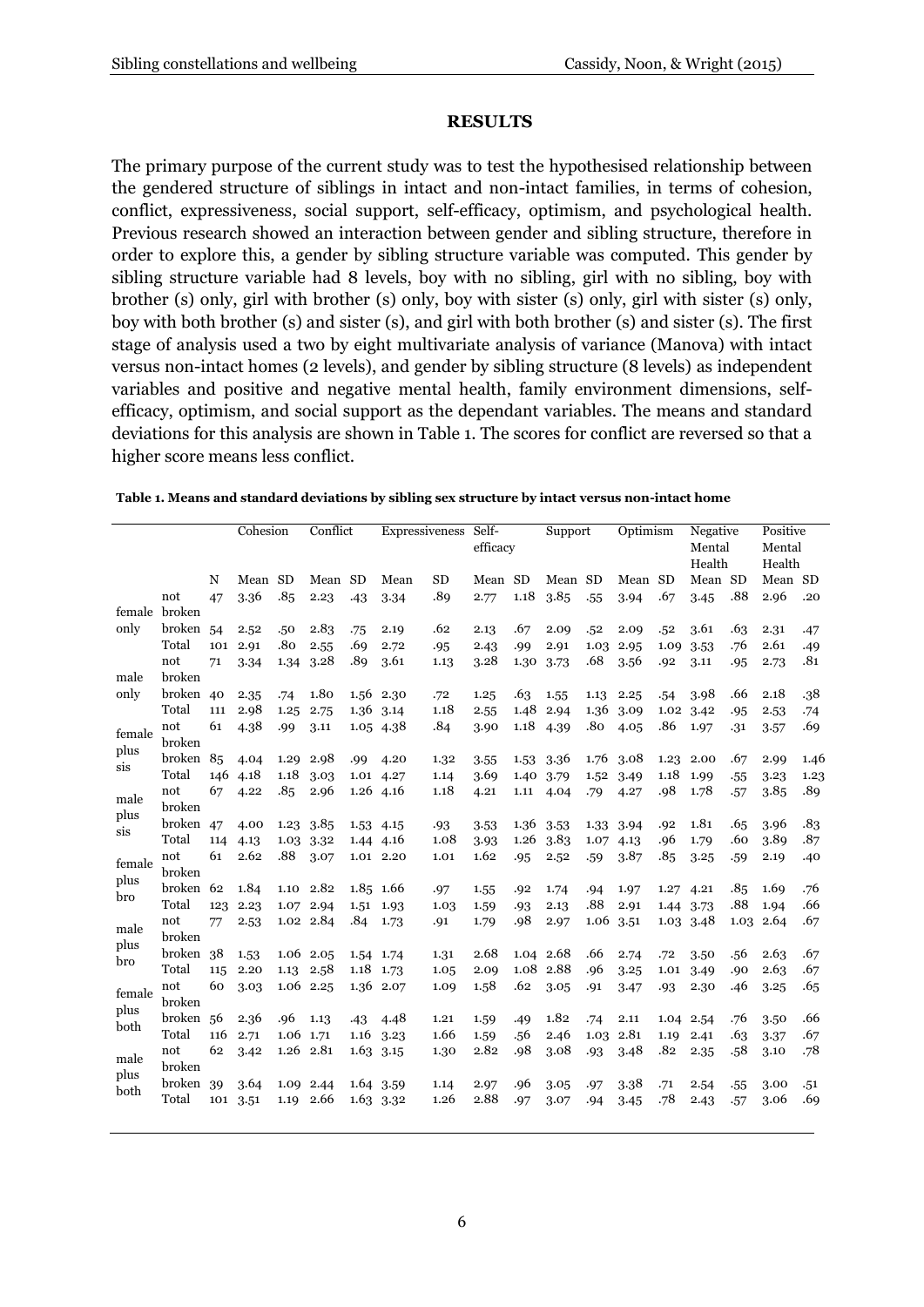There were main effects for gender by sibling structure on cohesion ( $F_{(7,926)} = 70.01$ , p<.001,  $\eta_p^2 = 35$ ), conflict  $(F_{(7,926)} = 20.22, p < 0.05, \eta_p^2 = 13)$ , expressiveness  $(F_{(7,926)} = 88.99,$ p<.001,  $\eta_p^2 = .41$ ), self-efficacy ( $F_{(7,926)} = 81.80$ , p<.001,  $\eta_p^2 = .39$ ), social support ( $F_{(7,926)} =$ 48.23, p<.001,  $\eta_p^2 = 27$ , optimism  $(F_{(7,926)} = 25.58, p<.001, \eta_p^2 = 16)$ , negative mental health  $(F_{(7,926)} = 142.45, p<.001, \eta_p^2 = .52)$ , and positive mental health  $(F_{(7,926)} = 72.59, p<.001, \eta_p^2$ =.36). These are all large effect sizes.

Post hoc analysis shows that females and males who have a sister do not differ significantly from each other on any of the variables but both differ significantly from all other categories on all variables. Those with a sister score higher on cohesion, conflict, expressiveness, self-efficacy, social support, optimism and positive mental health and lower of negative mental health than all other categories. Conversely while females with a brother did score significantly lower than males with a brother on self-efficacy and optimism, their scores were quite similar on the other variables, and both scored significantly lower than all other categories on cohesion, conflict, expressiveness, self-efficacy, optimism, social support, and positive mental health and significantly higher on negative mental health. Both male and female singletons scored around the middle on all variables and did not differ significantly from each other on any variable. Boys with both a brother and sister scored significantly higher on cohesion, conflict, self-efficacy, social support, and optimism than females with both brother and sister. In fact females with both had scores that were not significantly different from those of females with a brother on self-efficacy and their scores on other variables showed only small differences. This effect is not observed among boys with both brother and sister.

These differences are illustrated in Figure 1-3 which help to capture the pattern of scoring across the sex by sibling structure category. It would appear that the presence of a brother only depresses scores on cohesion, conflict, expressiveness, self-efficacy, optimism and positive mental health for both males and females, while the presence of a sister seems to elevate scores on the same variables for both sexes. The reverse is true for negative mental health. The different pattern of scoring between males and females who have both brother and sister would suggest that the presence of a brother depresses scores for females and while the presence of a sister elevates scores for males.

There were main effects for intact versus non-intact homes on cohesion ( $F_{(1,926)}$  = 73.95, p<.001,  $\eta_p^2 = 0.07$ , conflict  $(F_{(1,926)} = 24.19, p< .001, \eta_p^2 = 0.02)$ , self-efficacy  $(F_{(1,926)} = 1.02)$ 22.69, p<.001,  $\eta_p^2 = 0.02$ ), social support ( $F_{(1,926)} = 216.99$ , p<.001,  $\eta_p^2 = 19$ ), optimism ( $F_{(1,926)}$ = 253.01, p<.001,  $\eta_p^2$  =.24), negative mental health ( $F_{(1,926)}$  = 21.36, p<.001,  $\eta_p^2$  =.05), and positive mental health ( $F_{(1,926)} = 14.19$ , p<.001,  $\eta_p^2 = .03$ ). Participants from intact homes scored higher on cohesion, conflict, self-efficacy, social support, optimism, and positive mental health, but lower on negative mental health. However apart from social support the effect sizes were small.

There were interaction effects for gender by sibling structure by broken home on cohesion ( $F_{(7,926)} = 4.27$ , p<.001,  $\eta_p^2 = .03$ ), conflict ( $F_{(7,926)} = 11.83$ , p<.08,  $\eta_p^2 = .13$ ), expressiveness ( $F_{(7,926)} = 32.81$ , p<.001,  $\eta_p^2 = 0.20$ ), self-efficacy ( $F_{(7,926)} = 16.44$ , p<.001,  $\eta_p^2 = 0.11$ ), social support  $(F_{(7,926)} = 13.99, p< .001, \eta_p^2 = .10)$ , optimism  $(F_{(7,926)} = 13.24, p< .001, \eta_p^2 = .09)$ , negative mental health ( $F_{(7,926)} = 8.28$ , p<.001,  $\eta_p^2 = .06$ ), and positive mental health ( $F_{(7,926)} =$ 5.93, p<.001,  $\eta_p^2 = .04$ ).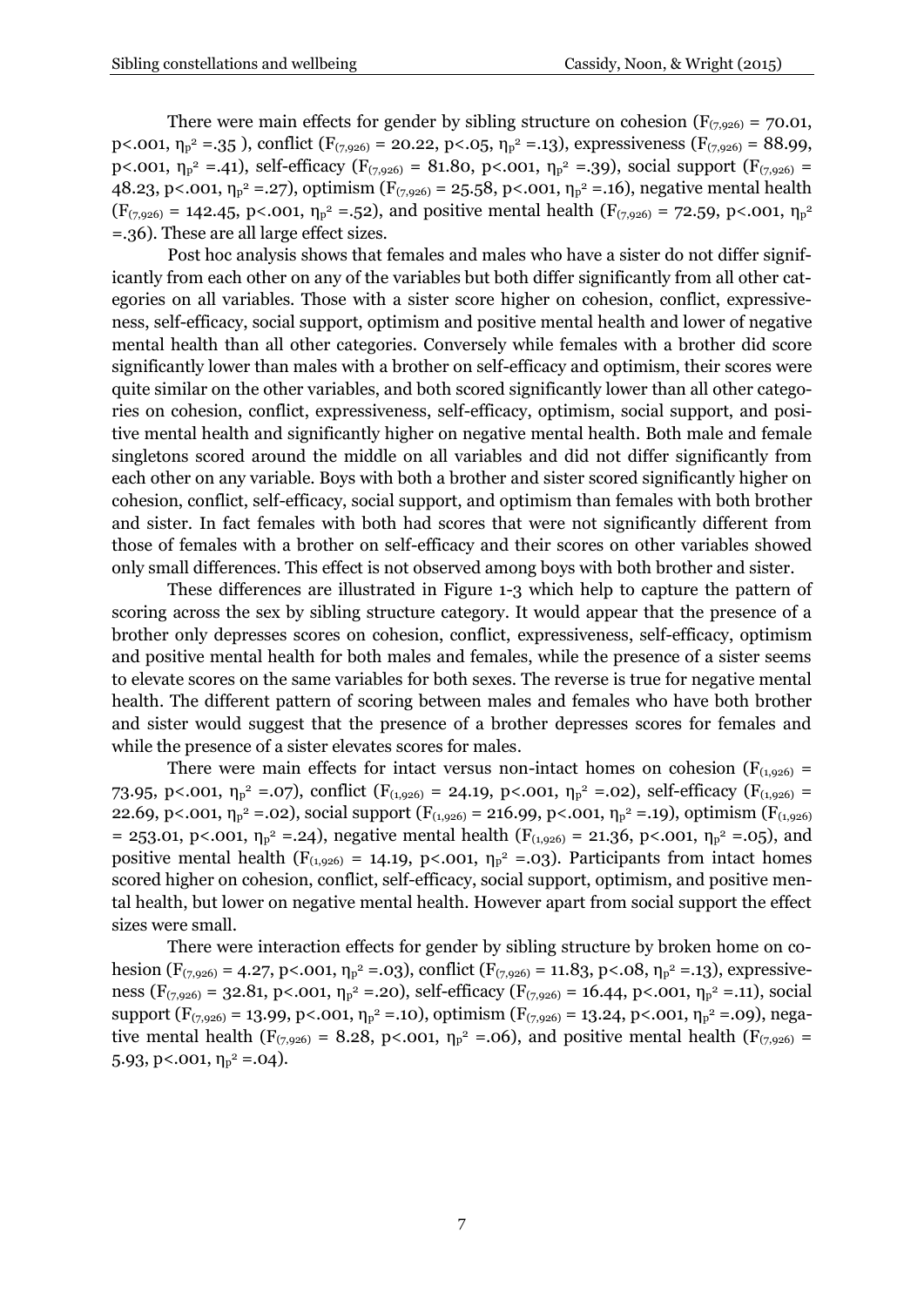





8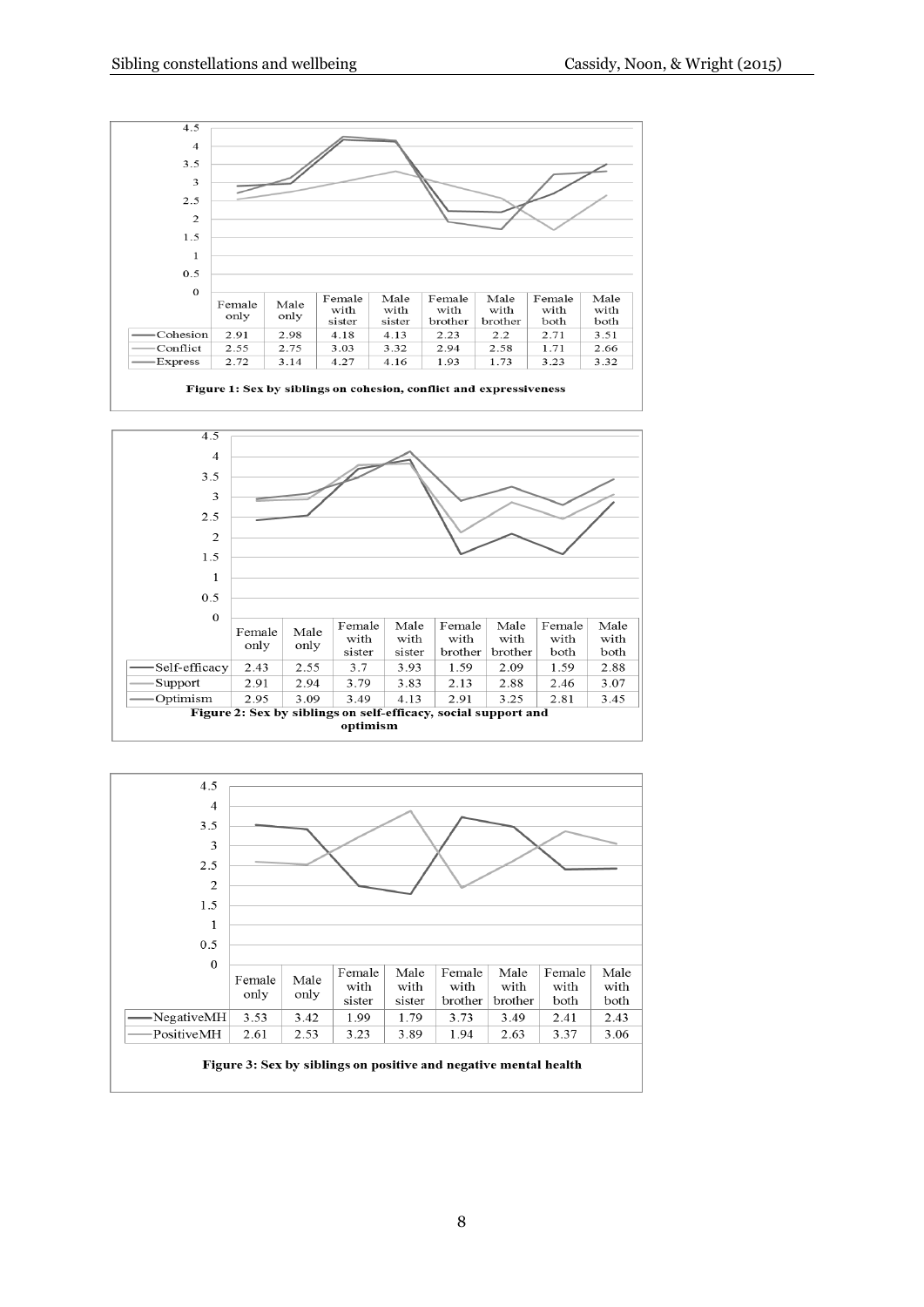The final analysis employed hierarchical multiple regression analysis using 4 steps in which positive mental health was the dependent variable on step 1, family relations was the dependent variable on step 2, social support was the dependent variable on step 3, and psychological resources was the dependent variable on step 4. For this analysis cohesion, conflict and expressiveness were summed to form a family relations variable, and self-efficacy and optimism were summed to form a psychological resources variable.

| $DV = Positive$                                 | Model 1 ( $r^2$ =.02***) |           |                  | Model 2 ( $r^2 = .27***$ ) |           |                                    | Model 3 $(r^2=.31***)$      |           |                      | Model 4 $(r^2=.38***)$ |                        |                        | Model 5 $(r^2 = .44^{***})$ |      |           |  |
|-------------------------------------------------|--------------------------|-----------|------------------|----------------------------|-----------|------------------------------------|-----------------------------|-----------|----------------------|------------------------|------------------------|------------------------|-----------------------------|------|-----------|--|
| Mental Health                                   | B                        | <b>SE</b> | β                | B                          | <b>SE</b> | β                                  | B                           | SE        | β                    | B                      | SE                     | $\beta$                | B                           | SE   | β         |  |
| Broken home                                     | $-.251$                  |           | $.064 - .127***$ | $-307$                     | .055      | $-.156***$                         | $-.254$                     | .055      | $-.129***$           | $-.020$                | .056                   | $-.010$                | .100                        | .055 | .051      |  |
| Sister                                          |                          |           |                  | 1.131                      | .065      | $.518***$                          | .814                        | .081      | $.373***$            | .552                   | .080                   | $.253***$              | .529                        | .076 | $.242***$ |  |
| Both                                            |                          |           |                  | .812                       | .069      | $.351***$                          | .682                        | .070      | $.295***$            | .732                   | .066                   | $.316***$              | .760                        | .064 | $.328***$ |  |
| <b>Family relations</b>                         |                          |           |                  |                            |           |                                    | .090                        | .014      | $.222***$            | .042                   | .014                   | $.104***$              | .020                        | .014 | .048      |  |
| Psychological                                   |                          |           |                  |                            |           |                                    |                             |           |                      | .173                   | .016                   | $.376***$              | .091                        | .017 | $.199***$ |  |
| resources                                       |                          |           |                  |                            |           |                                    |                             |           |                      |                        |                        |                        |                             |      |           |  |
| Social support                                  |                          |           |                  |                            |           |                                    |                             |           |                      |                        |                        |                        | .256                        | .028 | $.331***$ |  |
| $DV = Family$                                   | Model 1 $(r^2=.01^*)$    |           |                  | Model 2 $(r^2=.38***)$     |           |                                    |                             |           |                      |                        |                        |                        |                             |      |           |  |
| Relations                                       | B                        | <b>SE</b> | β                | B                          | <b>SE</b> | ß                                  |                             |           |                      |                        |                        |                        |                             |      |           |  |
| <b>Broken</b> home                              | $-394$                   | .158      | $-.082**$        | $-.061$                    | .130      | $-.013$                            |                             |           |                      |                        |                        |                        |                             |      |           |  |
| Sister                                          |                          |           |                  | 3.512                      | .148      | $.656***$                          |                             |           |                      |                        |                        |                        |                             |      |           |  |
| Both                                            |                          |           |                  | 1.441                      | .156      | $.254***$                          |                             |           |                      |                        |                        |                        |                             |      |           |  |
| $DV = Social$                                   | Model 1 $(r^2=0.13***)$  |           |                  | Model 2 $(r^2=.30^{***})$  |           |                                    | Model 3 $(r^2=.37***)$      |           |                      |                        | Model 3 $(r^2=.54***)$ |                        |                             |      |           |  |
| Support                                         | B                        | <b>SE</b> | $\beta$          | B                          | <b>SE</b> | ß                                  | B                           | <b>SE</b> | β                    | B                      | <b>SE</b>              | ß                      |                             |      |           |  |
| Broken home                                     | $-0.928$                 | .078      | $-365***$        | $-0.999$                   | .070      | $-393***$                          | $-0.896$                    | .067      | $-352***$            | $-465$                 | .062                   | $-.183$ ***            |                             |      |           |  |
| Sister                                          |                          |           |                  | 1.192                      | .082      | $.423***$                          | .570                        | .099      | $.202***$            | .089                   | .089                   | .032                   |                             |      |           |  |
| Both                                            |                          |           |                  | .053                       | .087      | .018                               | $-.202$                     | .087      | $-.068*$             | $-.111$                | .075                   | $-.037$                |                             |      |           |  |
| <b>Family Relations</b>                         |                          |           |                  |                            |           |                                    | .177                        | .017      | $.337***$            | .089                   | .016                   | $.169***$              |                             |      |           |  |
| Psychological<br>re-                            |                          |           |                  |                            |           |                                    |                             |           |                      | .317                   | .018                   | $.535***$              |                             |      |           |  |
| sources                                         |                          |           |                  |                            |           |                                    |                             |           |                      |                        |                        |                        |                             |      |           |  |
| $DV = \text{Psvchological Model 1 (r2=.10***)}$ |                          |           |                  | Model 2 $(r^2=.36***)$     |           |                                    | Model 3 $(r^2 = .42^{***})$ |           |                      |                        | Model 3 $(r^2=.58***)$ |                        |                             |      |           |  |
| Resources                                       | B                        | <b>SE</b> | β                | B                          | <b>SE</b> | β                                  | B                           | <b>SE</b> | β                    | B                      | <b>SE</b>              | β                      |                             |      |           |  |
| <b>Broken</b> home                              | $-1.369$ $.134$          |           | $-.319***$       | $-1.518$                   | .112      | $-354***$                          |                             | .108      | $-.316***$           | $-.616$                | .102                   | $-.144$ <sup>***</sup> |                             |      |           |  |
|                                                 |                          |           |                  |                            |           |                                    | 1.355                       |           |                      |                        |                        |                        |                             |      |           |  |
| Sister                                          |                          |           |                  | 2.494                      | .133      | $\boldsymbol{.525}^{\ast\ast\ast}$ | 1.516                       | .160      | $.319***$            | 1.045                  | .140                   | $.220***$              |                             |      |           |  |
| Both                                            |                          |           |                  | .114                       | .140      | .023                               | $-.287$                     | .140      | $-.057$ <sup>*</sup> | $-.121$                | .120                   | $-.024$                |                             |      |           |  |
| <b>Family Relations</b>                         |                          |           |                  |                            |           |                                    | .279                        | .028      | $.314***$            | .132                   | .025                   | $.149***$              |                             |      |           |  |
| Social support                                  |                          |           |                  |                            |           |                                    |                             |           |                      | .825                   | .046                   | $.490***$              |                             |      |           |  |
| $* = p < .05$ ** = p < .01 *** = p < .001       |                          |           |                  |                            |           |                                    |                             |           |                      |                        |                        |                        |                             |      |           |  |

**Table 2. Hierarchical Multiple Regression Analysis based Path Model**

Between them, coming from a broken home, having at least one sister and no brother, having both sister and brother, family relations, psychological resources and social support accounted for 44% of the variance in positive mental health. However when all variables were added to the model only having a sister, having both, psychological resources and social support remained significant predictors. The impact of broken home and family relations had been reduced to non-significant. It would appear that having a sister, having both, and family relations totally mediate the effect of broken home. When psychological resources and social support are added to the model they mediate the impact of family relations. When family relations is entered as the dependent variable the impact of broken home is mediated by having at least one sister and no brother, and having both sister and brother. The latter variables accounted for 38% of the variance in family relations. When social support and psychological resources are entered as dependent variable sin separate HMRA we can see that broken home continues to have a significant relationship with both.

In order to clarify the picture it was felt useful to construct and test a path model of the relationships. We used AMOS 22 software to test a number of path models based on the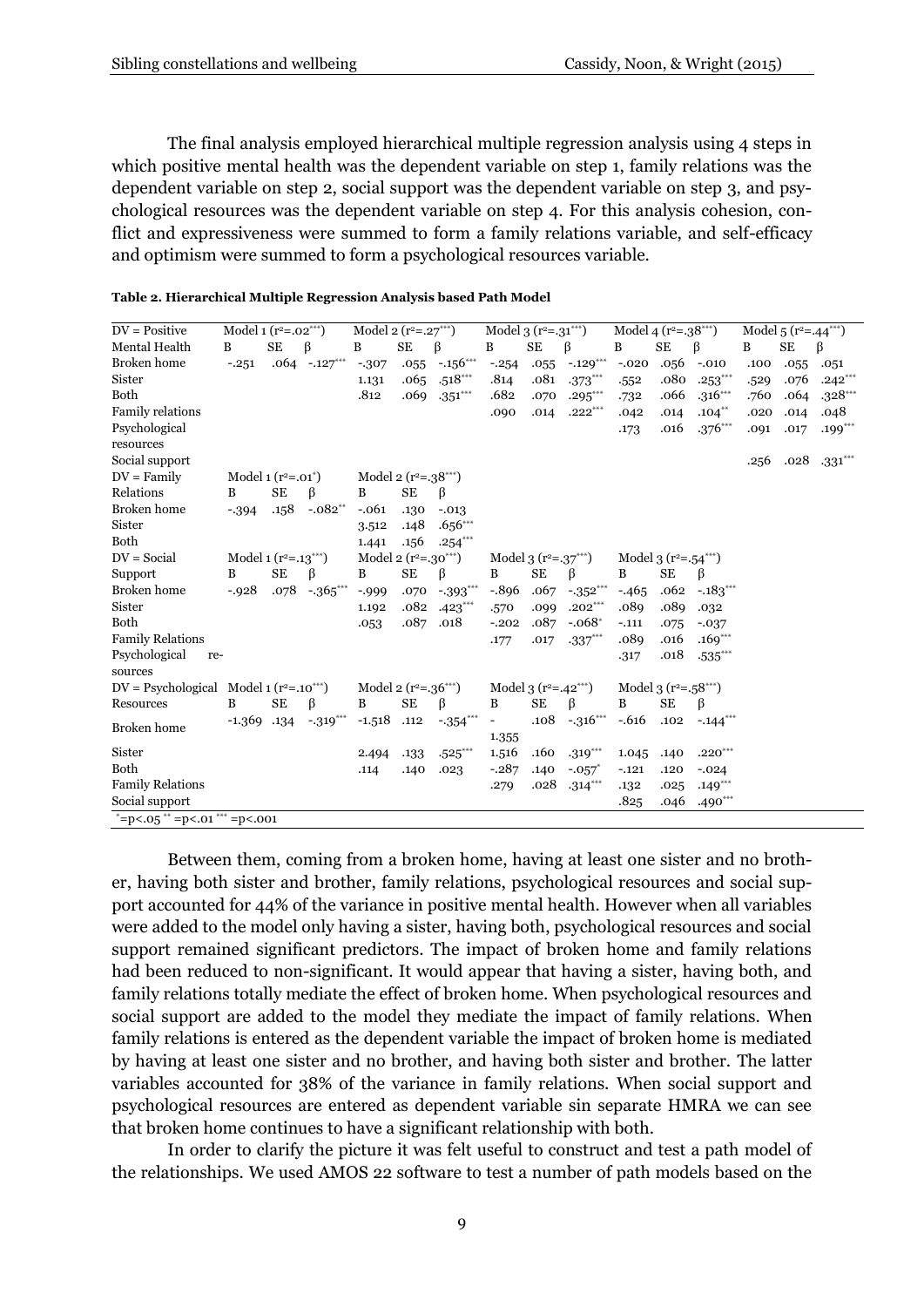data reported above and the only one which provides a good fit for the data is shown in Figure 4 (χ<sup>2</sup> <sub>(df=4</sub>) = 9.719, p<.05 (CMIN/DF=2.43); IFI=.998; CFI=.998; RMSEA=.039).



Figure 4: Path Model of Positive Mental Health using AMOS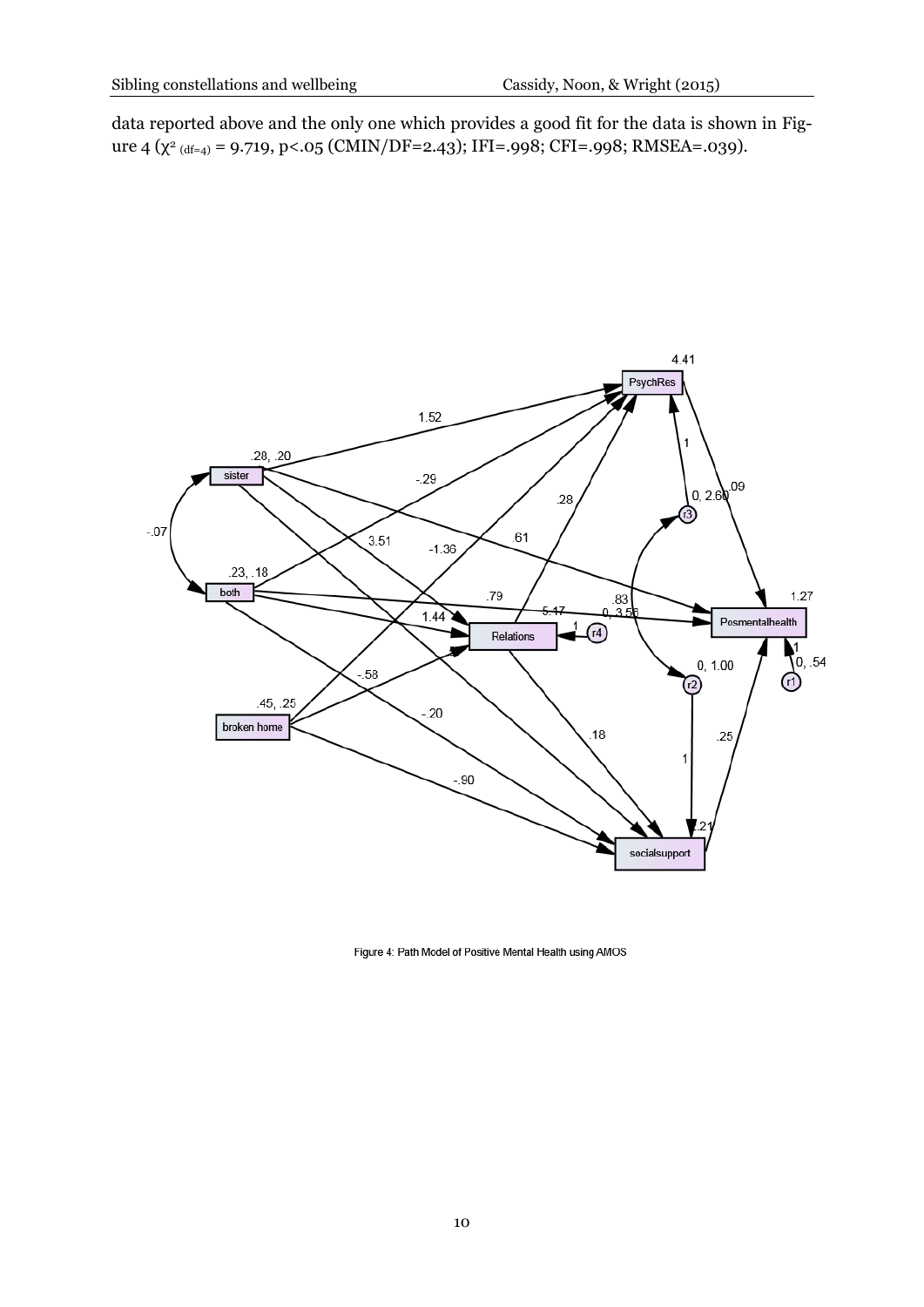#### **DISCUSSION**

The aim of the study was to explore the role of sex of siblings in relation to positive mental health, and some of the key variables (family relations, self-efficacy, optimism, social support) through which any potential effects might be mediated. In essence the findings support the suggestion that the presence of a female sibling in the family is related to more positive outcomes in terms of mental health (Cassidy, Wright & Noon, 2014). The direction of main effects from Anova analysis shows that participants of both sexes who had a female sibling had better mental health than those who did not whether this was in a situation of having only a sister or having both a sister and brother. Conversely participants of both sexes who only had male siblings had the poorest mental health. Only children appeared to score somewhere in the middle. Main effects for intact versus non-intact home background were in line with the bulk of previous findings which show that on average children from non-intact homes experience poorer mental health. However the interaction effects between sex of siblings and intact versus non-intact homes shows that the effect of non-intact homes on mental health is moderated by the sex structure of siblings. Again the protective factor here would seem to be the presence of a female sibling.

The question begged is why such an effect might occur and the findings on the other study variables point to a possible explanation. Again there were main effects for sex of siblings on cohesion, expressiveness and conflict (the family relations dimensions of the Family Environment Scale), and on optimism, self-efficacy and social support. These main effects were again in the direction that participants with a female sibling scored significantly more positively on these variables than those with a male sibling only. This points to a possible explanatory mechanism whereby female siblings engender a more expressive, cohesive and less conflicted family environment, and ultimately to some advantage in terms of self-efficacy, optimism and social support. The HMRA further supports this showing that the relationship between intact versus non-intact home on positive mental health is mediated by having a sister only or having both a brother and sister and family relations. In turn the impact of intact versus non-intact home on family relations is mediated by having a sister only and having both a brother and sister. This again suggests that the presence of a female sibling is a protective factor. The path model (Figure 4) provides a summary of the proposed relationships. It suggests that the presence of a female sibling correlates with better family relations which in turn nurture more self-efficacy, optimism, and perceived social support and provide a mechanism through which mental health is improved.

Clearly this is cross-sectional data and the family relations data is retrospective. However the effect sizes are impressive and coincide with an intuitively sound analysis of family relations. There are of course other variables which are likely to play a part and may interact with sex structure of siblings. For example birth order and the age gap between siblings are structural factors that probably interact with parent-sibling relations and parenting practices in the process. However, while acknowledging these weaknesses, the current study points to the potential importance of considering the sex of siblings in family interventions (Feinberg, Solmeyer & McHale, 2012). Following family break up, bereavement or other trauma the potential psychological protection provided by female siblings could be enhanced through support. Perhaps even more importantly the potential risk posed through failure to express and deal with emotions in male siblings should not be ignored.

Research in this area has tended to pay lip service to the impact of inter-sibling relationships. This research suggests that these relationships are of equal importance to parental relationships. The fact that this area is under researched is perhaps due to the complex na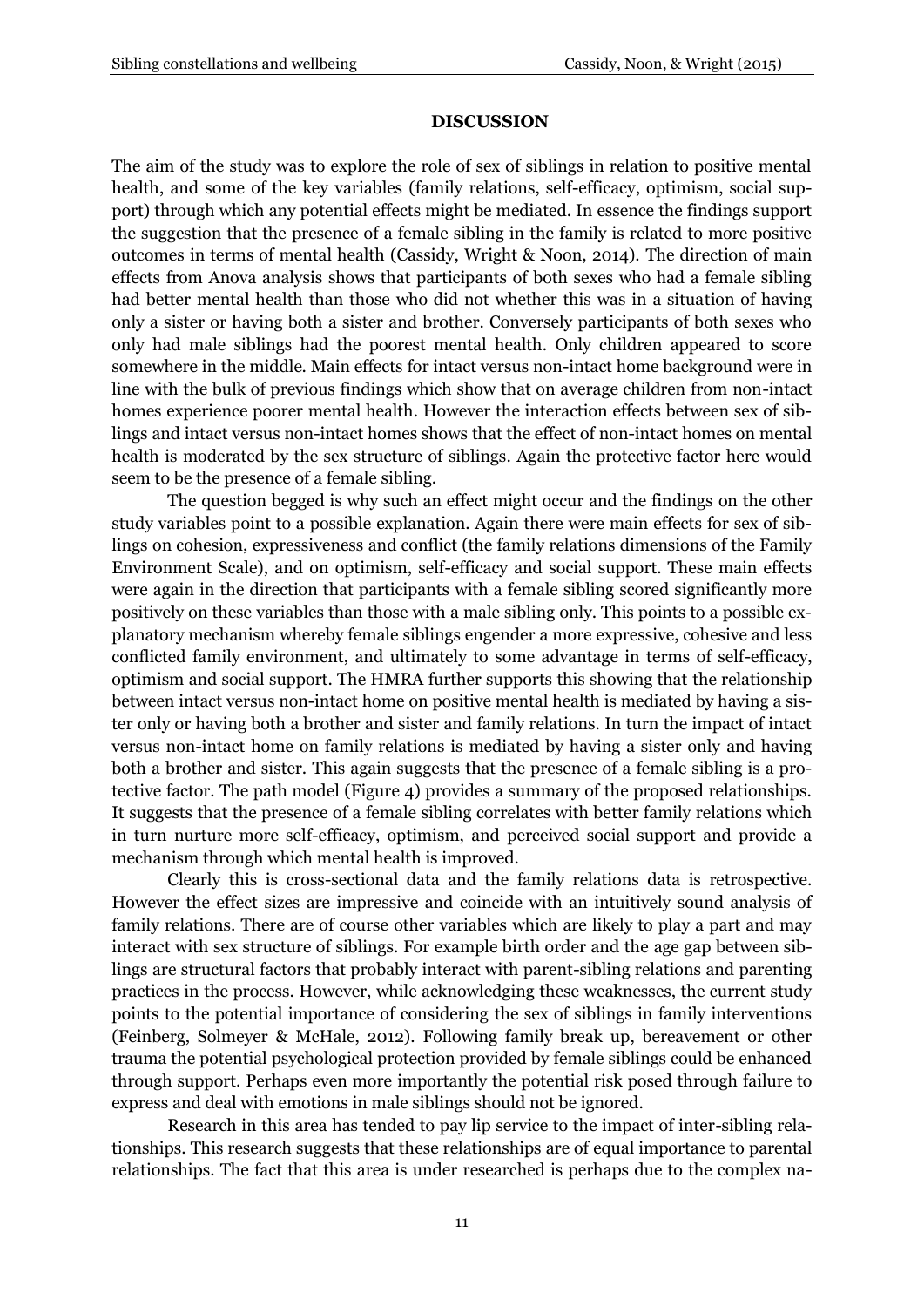ture of family environments and family structure and while this study by no means addresses all the issues it does highlight a number of interesting relationships. Clearly the addition of some qualitative methods such as semi-structured interviews would allow a more in depth understanding of the complex environment and relationships previously mentioned.

Some of the debate regarding the impact of non-intact homes has lacked the understanding that can be provided by this type of research. The simplistic stereotypes that still exist are damaging to individuals from a non-traditional family backgrounds. Unfortunately these stereotypes have in the past informed policy and practice in social services thereby reinforcing the same stereotypes. The purpose of this area of research is therefore to inform both the debate concerning the social and psychological consequences of changes in family situations and the programmes and techniques designed to improve parenting and family support services.

#### **Implications for Practice**

The findings suggest that the presence of female siblings enhance expressiveness and increase cohesion in families and that following divorce or other family trauma may be protective against risk of psychological distress. It may be useful for family therapists or counsellors to consider the constellation of siblings in at risk families in relation to communication processes. Early childhood workers may find it beneficial to facilitate and encourage malefemale interaction among children.

#### **REFERENCES**

- Biblarz, T. & Raftery, A. (1999). Family structure, educational attainment, and socioeconomic success: Rethinking the "Pathology of Matriarchy." *American Journal of Sociology*, *105*, 321-65.
- Cassidy, T. (2011). Stress, coping, resilience, and health. In T. J. Devonport (Ed). *Managing Stress: From Theory to Application.* Hauppauge NY. Nova Science Publishers, Inc. ISBN 978-1-61470-691-5
- Cassidy, T. & Burnside, E. (1996). Cognitive appraisal, vulnerability and coping: An integrative analysis of appraisal and coping mechanisms. *Counselling Psychology Quarterly 9(3);* 261-279.
- Cassidy, T., Giles, M., & McLaughlin, M. (2013). Psychosocial Capital and Health: A Resource Model of Stress Using Structural Equation Modelling. *Current Advances in Psychology Science,1(1).* 11-17*.* DOI:10.1111/bjhp.12059
- Cassidy, T., Wright, E., & Noon, E. (2014) Family structure and psychological health in young adults. *Psychology,5*
- Chaplin, T. M., & Aldao, A. (2013). [Gender differences in emotion expression in children: a](http://www.ncbi.nlm.nih.gov/pubmed/23231534)  [meta-analytic review.](http://www.ncbi.nlm.nih.gov/pubmed/23231534) *Psychological Bulletin. 139(4):*735-65. doi: 10.1037/a0030737
- Defoe, I. N., Keijsers, L., Hawk, S.T., Branje, S., Dubas, J.S., Buist, K., Frijns, T., van Aken, M.A., Koot, H.M., van Lier, P. A., & Meeus, W. (2013). [Siblings versus parents and](http://www.ncbi.nlm.nih.gov/pubmed/23398022)  [friends: longitudinal linkages to adolescent externalizing problems.](http://www.ncbi.nlm.nih.gov/pubmed/23398022) *Journal of Child Psychology and Psychiatry. 54(8)*:881-9. doi: 10.1111/jcpp.12049
- Dunn, J. (2005) Daddy doesn't live here anymore. *The Psychologist, 18(1)*, 28-31
- Feinberg, M. E., Solmeyer, A. R., & McHale, S. M. (2012). The Third Rail of Family Systems: Sibling Relationships, Mental and Behavioral Health, and Preventive Intervention in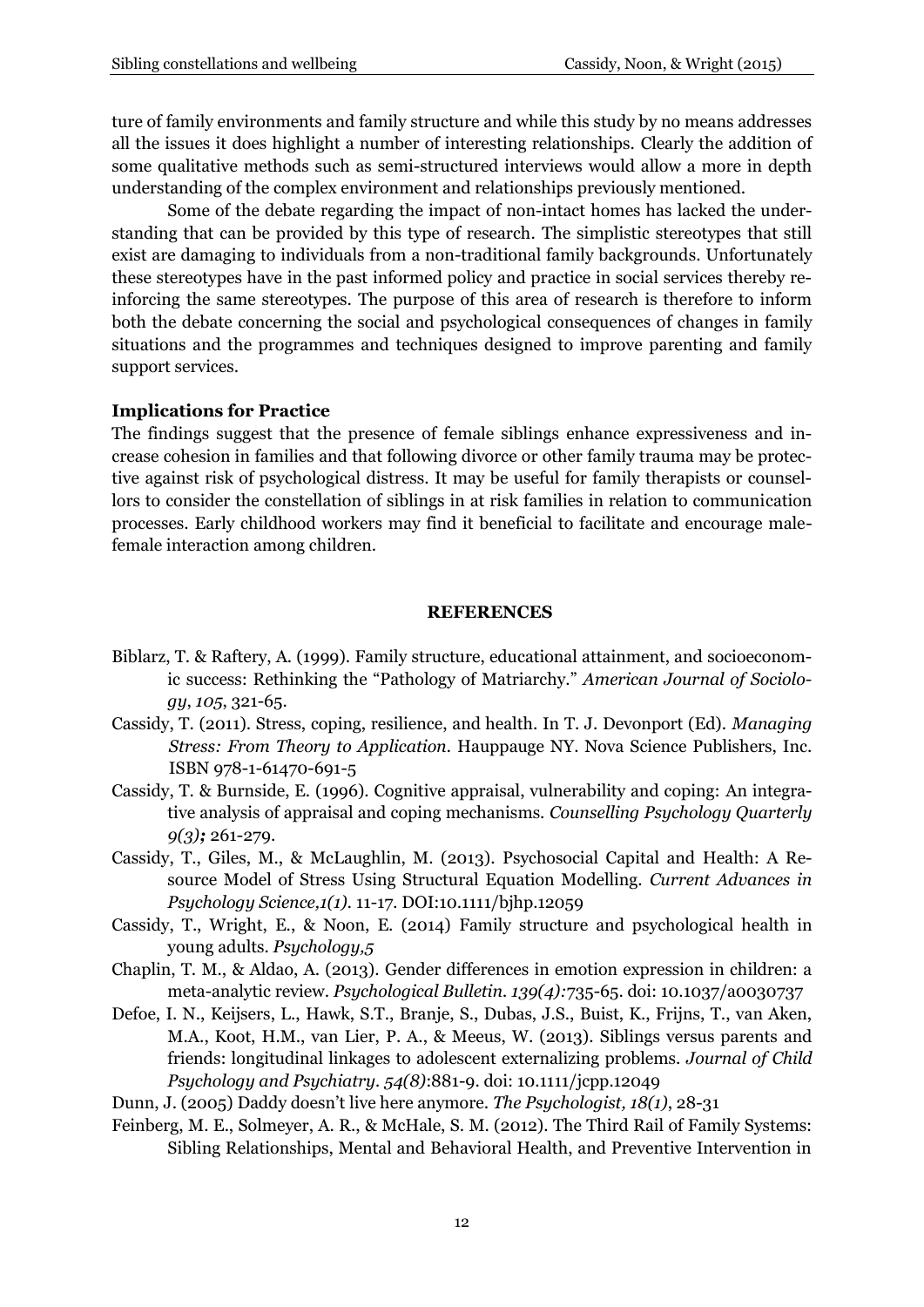- Childhood and Adolescence. *Clinical Child and Family Psychology Review. 15(1):* 43–57. doi:10.1007/s10567-011-0104-5.
- Goldberg, D. (1972). *The detection of psychiatric illness by questionnaire.* London. OUP.
- Goldberg, D. (1978). *Manual of the General Health Questionnaire*. Windsor, United Kingdom: NFER Publishing Company.
- Hetherington, E. M., & Kelly, J. (2002). *For Better or For Worse: Divorce Reconsidere*d. New York. W. W. Norton.
- Hu, Y., Stewart-Brown, S., Twigg, L., & Weich, S. (2007). Can the 12-item General Health Questionnaire be used to measure positive mental health? *Psychological Medicine, 37,* 1005–1013.

Retrieved from:<http://dx.doi.org/10.1017/S0033291707009993>

- Karademas, E. C. (2006). Self-efficacy, social support and well-being: The mediating role of optimism. *Personality and Individual Differences, 40*.1281–1290.
- Luthans, F., Youssef, C.M., and Avolio, B. J. (2007). *Psychological capital*. New York: Oxford University Press.
- Milevsky, A. (2004). Perceived parental marital satisfaction and divorce: Effects on sibling relations in emerging adults*. Journal of Divorce and Remarriage, 41*, 115-128.
- Mooney, A, Oliver, C & Smith, M (2009). Impact of family breakdown on Children's well-being. *Research Report No. DCSF-RR113*. Institute of Education. ISBN 9781847754509.
- Moos, R. H. & Moos, B. S. (1986) *Family Environment Scale Manual, 2nd Ed.* Palo Alto CA. Consulting Psychologists Press
- Morrison, D.R. & Coiro, M.J. (1999). Parental conflict and marital disruption: Do children when high conflict marriages are dissolved? *Journal of Marriage and the Family, 61*, 626-637.
- Newman, A., Ucbasaran, D., Zhu, F., & Hirst, G. (2014). Psychological capital: A review and synthesis. *Journal of Organizational Behavior, 35*, 120–138. DOI: 10.1002/job.1916
- Poortman, A.R & Voorpostel, M. (2009). Parental divorce and sibling relationships: A research note. *Journal of Family Issues, 30* (1), 74-91.
- Scheier, M. F. & Carver, C. S. (1985). Optimism, coping, and health: Assessment and implications of generalised outcome expectancies. *Health Psychology*, 4, 219- 247.
- Schwarzer, R.(1992) *Self-efficacy: Thought Control of Action.* Washington. Hemisphere.
- Shek, D.T.L (2007). Intact and non-intact families in Hong Kong: differences in perceived parental control processes, parent-child relational qualities, and adolescent psychological wellbeing. *Journal of Divorce and Remarriage*, 47, (1- 2), 157-172.
- Shek, D.T.L. & Leung, H. (2013). Positive youth development, life satisfaction, and problem behaviors of adolescents in intact and non-intact families in Hong Kong. *Frontiers in Pediatrics, 1 (18),* 1-7.
- Taylor, S. E. (2011). Social support: A Review. In M. S. Friedman (Ed.), *The handbook of health psychology* (pp. 189-214). New York, NY: Oxford University Press.